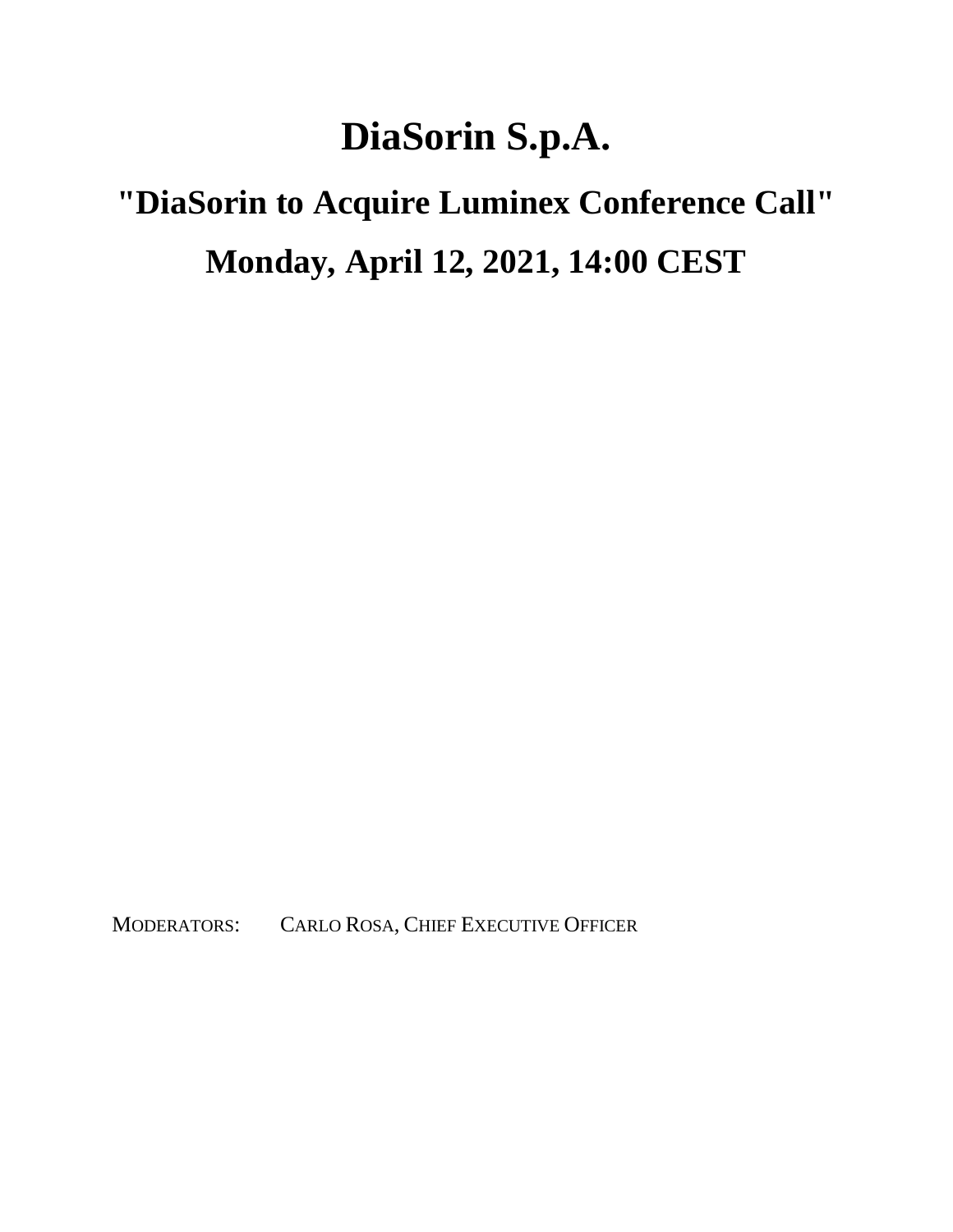OPERATOR: Good afternoon. This is the Chorus Call conference operator. Welcome and thank you for joining the DiaSorin to Acquire Luminex Conference Call. As a reminder, all participants are in listen-only mode. After the presentation, there will be an opportunity to ask questions. Should anyone need assistance during the conference call, they may signal an operator by pressing "\*" and "0" on their telephone.

> At this time, I would like to turn the conference over to Mr. Carlo Rosa, Chief Executive Officer of DiaSorin. Please go ahead, sir.

CARLO ROSA: Thank you, operator. Ladies and gentlemen, good morning and welcome to the DiaSorin call about the Luminex acquisition. First, let me start giving a warm welcome to all the Luminex employees and to [indiscernible] I think this great combination between our companies. I think we share a lot in terms of culture, and we are really eager to start working with all of you. So first what I would like to do is, I would like to take you through the strategic process that led us to this acquisition. And first, I would like to start from what I'd define the motto of the acquisition to a combination of 2 unique specialist.

> As you know, DiaSorin has been very successful in the last 20 years because we were able to find a place in a very crowded industry of diagnostic, and we always tried to differentiate ourselves from the big companies, because we were finding challenging products, challenging technology, and then bringing to the market our unique products that allowed us to be known in this industry as the diagnostic specialist. And when we started to look into our strategic options for the future, and how to draft the future of this company, we said that there is one connotation that we cannot lose, and that is we want to continue to be a specialist and then when I will talk about Luminex, and the way we see Luminex, I will...you will see that it is exactly what it is. It's another specialty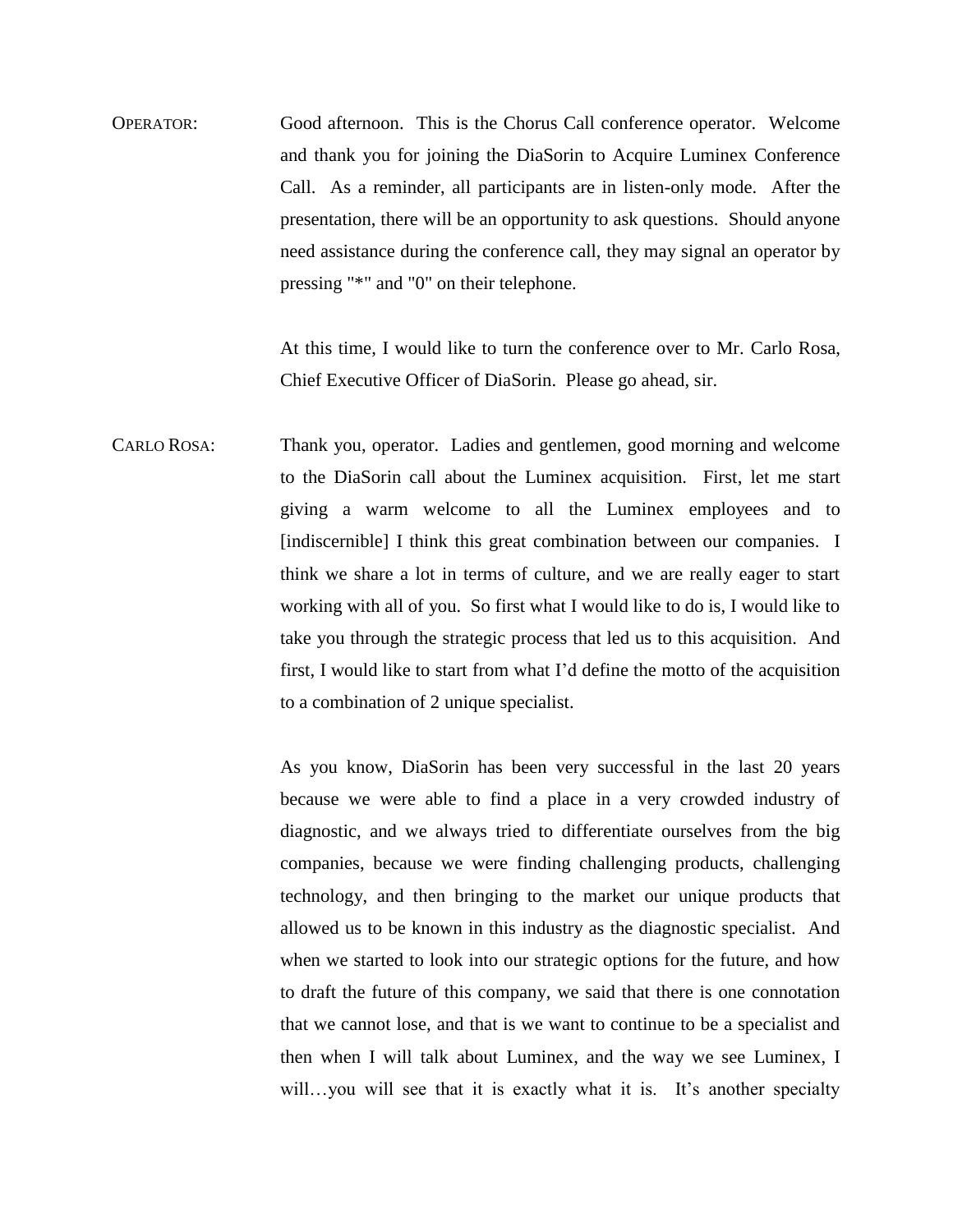company, very successful and the combination of the 2 will bring lots of value to all the stakeholders, employees and shareholders.

Now let's start from the strategic review of DiaSorin, and DiaSorin post-COVID, because I think that we all wish to ourselves that this COVID time are going to go away. And this is what we did one year ago when we started to look into how…what do we need to do post-COVID? Well, if you look at DiaSorin, as you know, you need to distinguish between a very successful immunoassay franchise, and a successful molecular franchise, so let me briefly talk about immunoassay.

We felt that as far as Immunoassay was concerned, we had all the assets, technologies and talent that we really need for the mid foreseeable future, to continue to drive the business and in fact, we do have a very wide portfolio of products. We've been broadening [ph] this portfolio of products through strategic alliances, QIAGEN is a recent example, MeMed is another good example, where we are not being shy of collaborating with very successful companies, in developing unique opportunities.

Very recently, you have seen that we have also expanded the segment, the commercial segment, the market segment where we intend to play with immunoassay and we announced a few days ago about the Lumos partnership. And that partnership is intended to go along with the LIAISON NES [ph] and I'll talk about the XTTP [ph] the new name is LIAISON NES. So the fact that we want to go into non-traditional decentralized settings where different technologies are needed and Lumos certainly was needed to get into that segment, so overall, we felt when we started the strategic review that the immunoassay was fine, and we did not really need any acquisition in that space.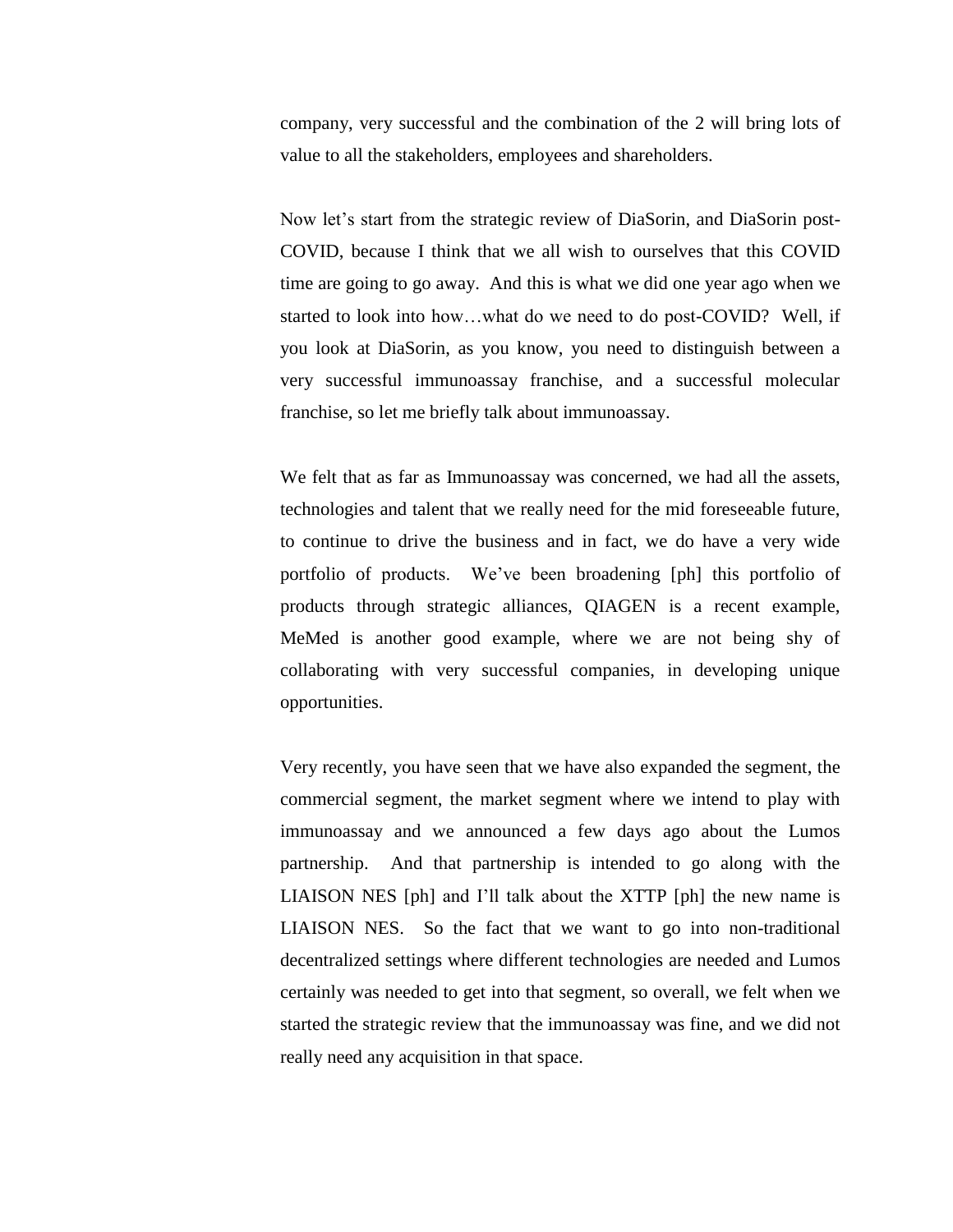Then we turn to molecular. And clearly, in 2016 when we acquired Focus, if you remember, we stated it was a way for us to get our hands dirty, learn the space. We had great faith on the fact that lots of innovation was possible in that segment. Then also we had faith on the fact that 3 M Technologies that we acquired, through that acquisition would allow us to develop good products, specialty products in a certain space.

Then COVID hit, and we were extremely successful in doing 2 things, for molecular. One was to very rapidly develop a molecular diagnostic test which we did. I remind everybody we were the third company to get an EUA in the U.S. with Molecular, and very rapid to scale up from 50,000 test a month which was capacity back then pre-COVID to almost a million test a month, actually 1.2 million test a month which is the current capacity.

By the same token, with the support of Stratec, we were able to increase significantly the instrument manufacturing capacity. As a consequence to that, we were able to achieve 2 things with our own platform, first, to make it a global strategy prior to COVID, it was fundamentally a U.S. franchise, and then we doubled our installed base. And now, we have 600 more customers around the globe, that are using our technology with molecular.

But then, very clearly, we developed an appetite for scale because that business that was initially relatively small, all of a sudden because of COVID became significant as you have seen in our recent reports. And scale and technology is what we thought was clearly needed to nurture the business, and develop the business post-COVID. Clearly, we then looked at what kind of technology was there and needed. And multiplexing clearly has been identified not only by us, you have seen recently the Roche acquisition. In the space of diagnostic, multiplexing is a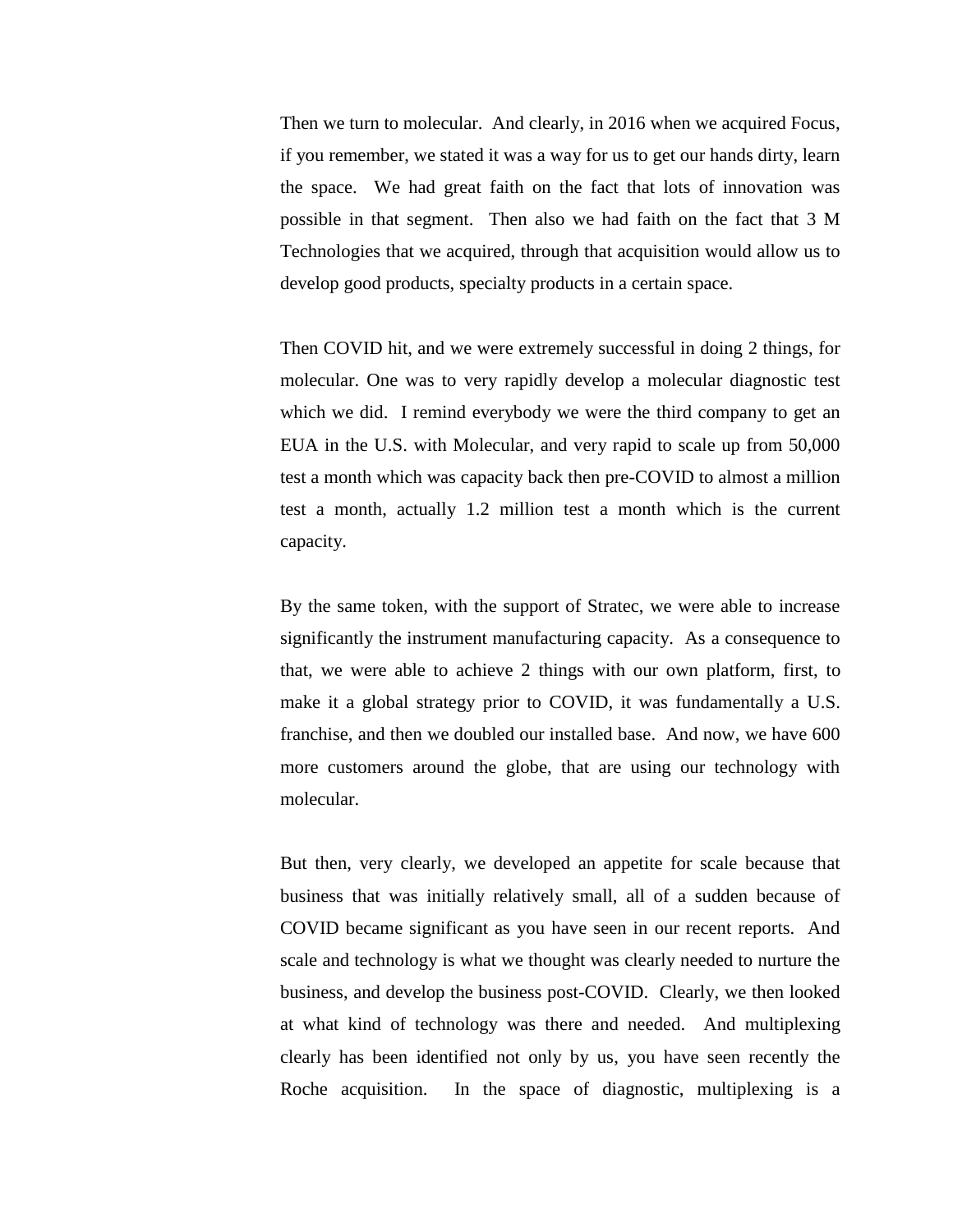technology that will be utilized even more than what was in the past. And when we look at the company that were playing in multiplexing, we came to know Luminex.

Luminex, as you know, is a traditional multiplexing, the company was founded actually around the multiplexing technology. They have an interesting positioning on the market today, and they have a super platform the VERIGENE II that is in development and is going to be launched in the next few quarters. And we thought that the combination of our global presence worldwide, Simplex technology and installed base combination with the fact that there is a multiplexing capability, there is a new platform with new technology available. There is a smart platform that Luminex has developed with the flex concept that we believe we also make this system attractive in…for European customers that so far have been shy of the very complex in multiplexing technologies. Well, that is what made us think that the combination between Luminex and DiaSorin made a lot of sense.

Let's also consider a second element of that combination, which is as attractive to us. As Molecular which is the LTG business, so the life science technology. Clearly DiaSorin is not a life science company. And we don't want to be a life science company. But we believe that the life science technology that Luminex has developed is different...and carries a different positioning. In the sense that a) historically the company has developed with its V Technology [ph] very strong partnerships with top notch players in this industry that have been utilizing the technology to develop their own product lines. And we intend to continue to nurture and develop and foster these relationships with these very large players because as you know, traditional DiaSorin is not shy of collaborating with people, as long as, there is a win-win situation. And in this case for the very large companies, we see lots of value in continuing this collaboration.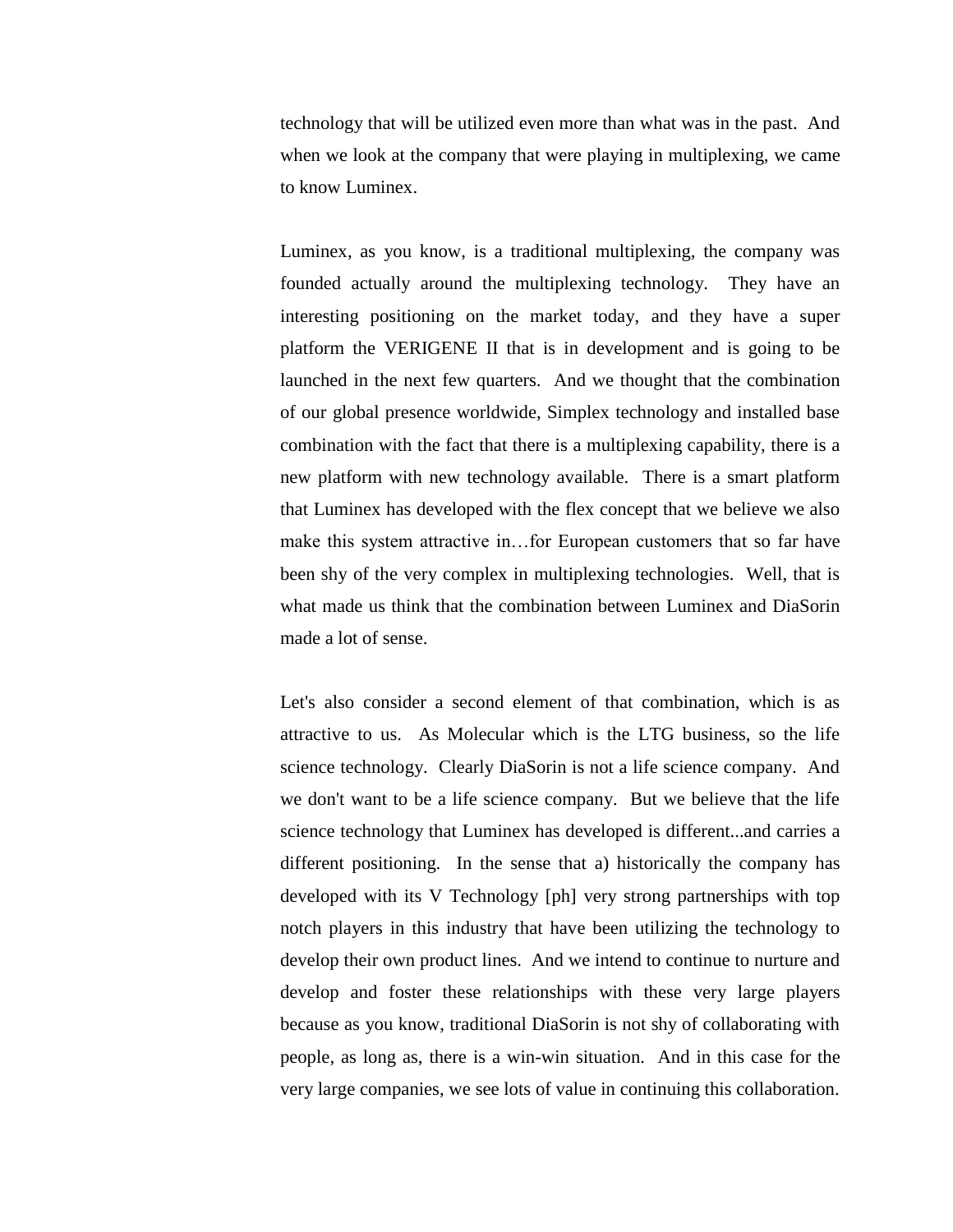The second thing where we saw value is that this Luminex technology is a technology I personally know very well, because I was exposed to it when I was a young researcher and is a technology that is utilized by pharmaceutical, biopharmaceutical companies. I was particularly hit recently when I was reading on the Lancet and New England Journal results of some of the vaccine companies that during the development process of the vaccine, decided that they were using in their own labs the Luminex technology, and this tells you how this technology is recognized, how good the technology is. And again, developing relationships with these very large pharmaceutical and biopharmaceutical companies can only carry good things for a company like DiaSorin. You know, we have a strategy of developing value-based care products that, as you know, as we've seen with Lyme disease, require multiplexing technology. And so, we believe that this technology will serve a purpose in our own new set of products moving forward.

So to make a long story short, we convinced ourselves that this company was actually serving our strategic interest. Again, if I can summarize is a company very innovative, is a company full of technology, is a company on the verge of launching new platforms in their space, is an American company. And you know, the ones that have been following DiaSorin recently, we always stated that our goal…strategic goal would be to have more than 50% of our revenues generated in the U.S, well with this combination we will go at around 53%.

I respect all of the U.S. I believe that is a country where there is recognition for innovation. There is recognition for good products. There is a market for innovation, and the fact that now we are going to have more American employees than Italian employees if we conclude this transaction well tells a lot about the fact that we transform ourselves from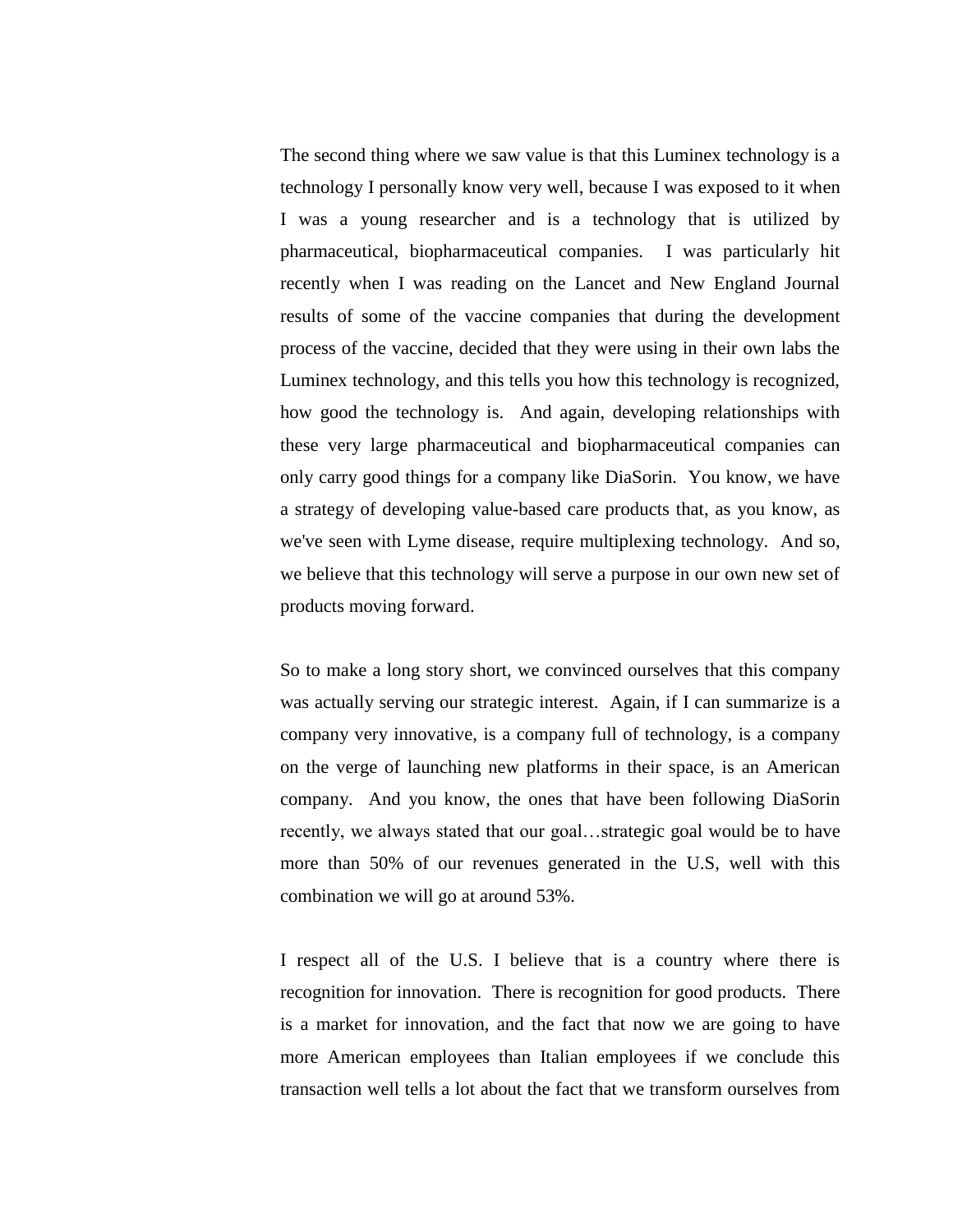a European company into American European company and that to me, is very, very relevant for the future of our business.

So, at this point, I believe I would leave the podium to you guys for questions. If you may have any questions about this transaction. Thank you.

Q&A

OPERATOR: Excuse me; this is the Chorus Call conference operator. We will now begin the question and answer session. Anyone who wishes to ask questions, may press "\*" and "1" on their touchtone telephone, to remove your question, please press "\*" and "2." Please pick up the receiver when asking questions. One moment for the first questions while participants join the queue.

> The first question is from Alex Gibson of Morgan Stanley. Please go ahead.

ALEX GIBSON: Hi, thank you for taking the questions. I actually had 3, the first one is on Luminex, and if you look at the  $\epsilon$ 417 million of revenues in 2020, or the guidance of €480 million. Can you disclose how much of those revenues are coming from COVID related tests and potentially the profit as well? And also the mix between multiplex and non-multiplex testing?

> Second question is on VERIGENE, and you are now coming up against some of the other big guys in the field and your partner? Are you planning on carving out a specific niche? And how do you think about taking share in this market or creating an offering to take share?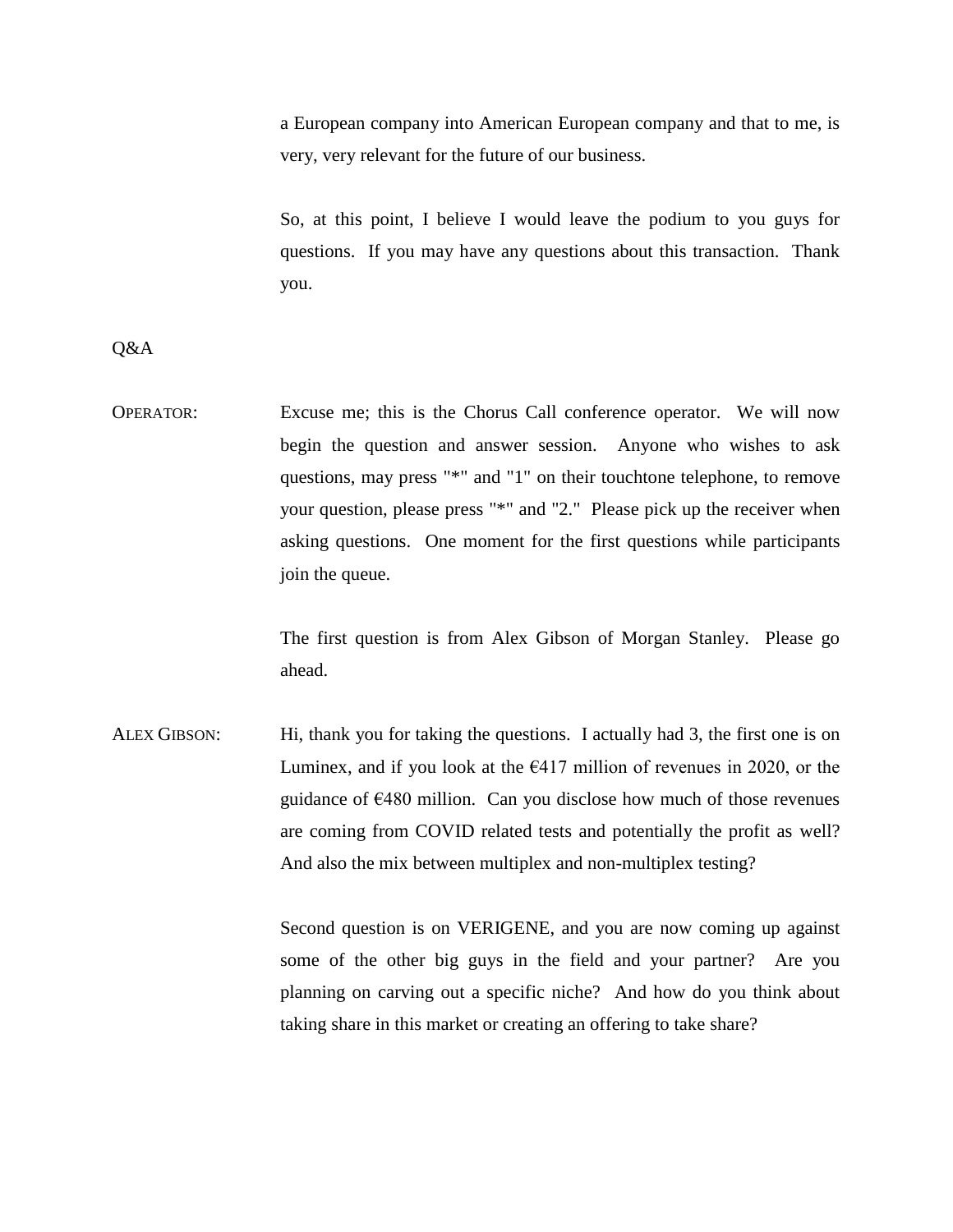And the last topic I just wanted to touch upon is your movement into life science and the need for incremental R&D investment ahead of growth opportunities. How do you think the Lumos kind of EBIT margin is going to develop longer term, is a 30% EBIT margin pro forma a reasonable long term margin for this business? Thank you.

CARLO ROSA: Okay. First…to your first question. I'm not going to comment on COVID sales on Luminex is not an information that I think is a privilege information and it is not for me to make any comment on that.

> Second thing on VERIGENE II, look, 2 things, what really hit me when I saw for the first time the VERIGENE are 2 concepts. The first one is that, is a very smart way to do multiplexing, because one of the things that are making multiplexing difficult to accept for in some countries, especially in Europe and also by some U.S. payers is the fact that sometimes they don't understand why they need to pay for complex multiplexing when it is not needed, right? I get comments by European doctors say, why the heck should I've around 25 different analytes, I should not get my medical degree, if I cannot discriminate by the symptoms, basic panel [ph] I should run. And a flex concept that has been developed by Luminex, I think is very smart, because it will allow customers actually to peel the onion, depending on the first initial set of results they get.

> And I believe that that as long as you make it very friendly and you make it simple also for accounting purposes for the customer; that I think is a winning argument. There is also…if you look into the multiplexing being educated a lot by the Luminex people on this, if you can…multiplexing there are differences in multiplexing. For example, in GI, I believe Luminex is spending time to develop parasites with…which other companies don't have. So there is a positioning vis-à-vis content, there is a positioning vis-à-vis the platform that I think is unique on this company.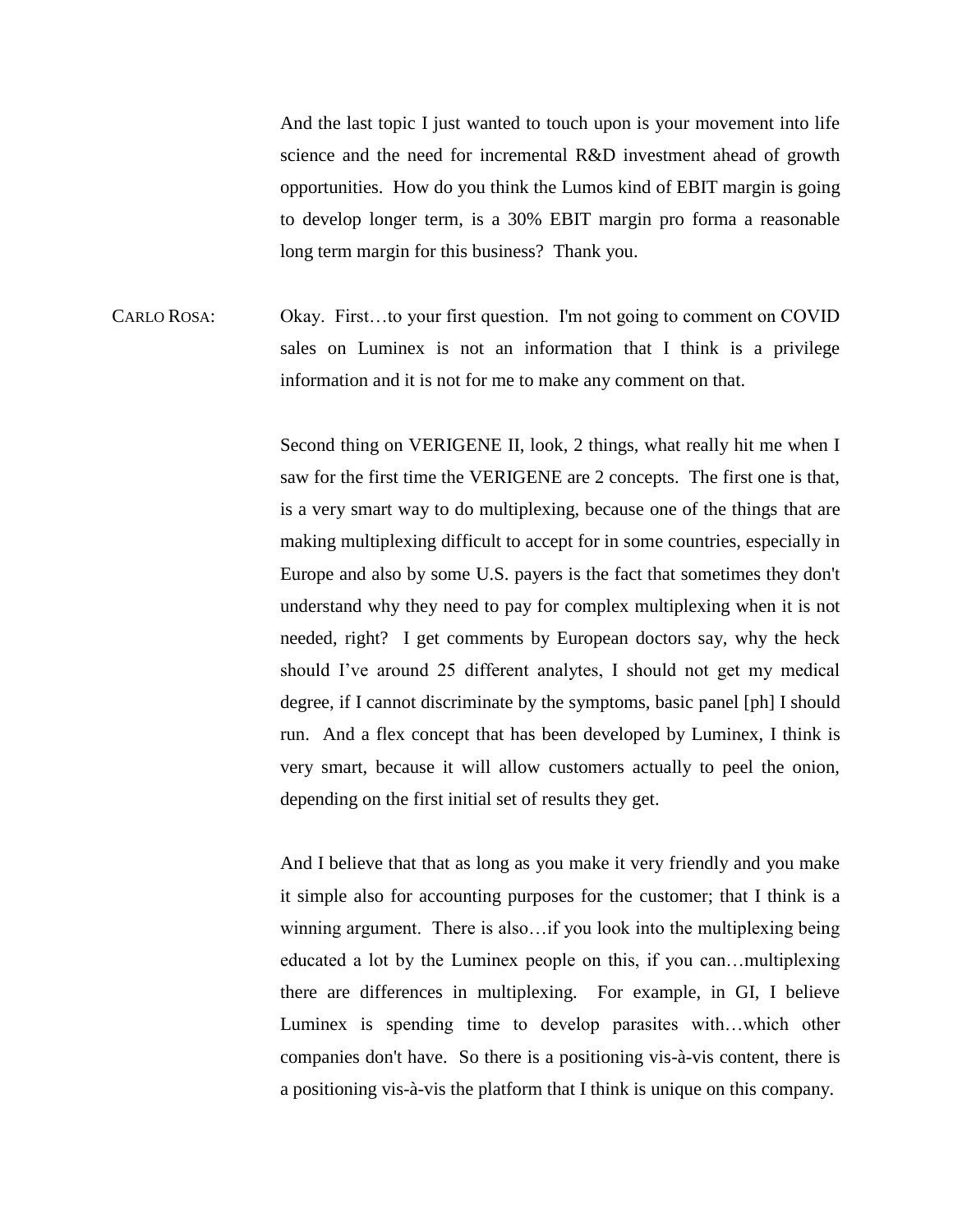What I think, we can bring to the table in this specific case is also the cost component, because, as you know, we at DiaSorin, we come from the cheap [ph] side of the business. We make good money selling products at [indiscernible]. So we have developed over the last 20 years the ability to work with supply chain, to work with plastic to…so we're going to put to the table, I believe knowhow and the ability to reduce the cost of some of these cartridges. So it's going to be a win-win situation where we're going to have a good costing structure on one side and very innovative product on the other side. And this is why I believe VERIGENE to this is going to carve a position into these very high growth markets.

Life Science, I was trying to…I don't know if you missed what I said before, I'm going to repeat it. And Life Science does have a different, let me say, market segments in Life Science. And what is very interesting about this company is that first they developed their Life Science business through strategic partnerships with companies, which are dominating the space.

And as said, our intent is certainly not to rattle the cage, but to offer more resources to some of these companies that we are working with, some of which are already existing partners of DiaSorin in other ventures. So I see a different business here, it's a business to…a B2B business through strategic partnership.

The other one, which again is very interesting to me, is the fact that in the clinical research business, Luminex is a clear brand and basic, I mean, basic researchers have been using this technology for many, many years, is very well entrenched. And again, as I said before, I was very surprised reading the New England Paper by one of the largest vaccine producers, a very successful producer and in their own paper, there were [indiscernible]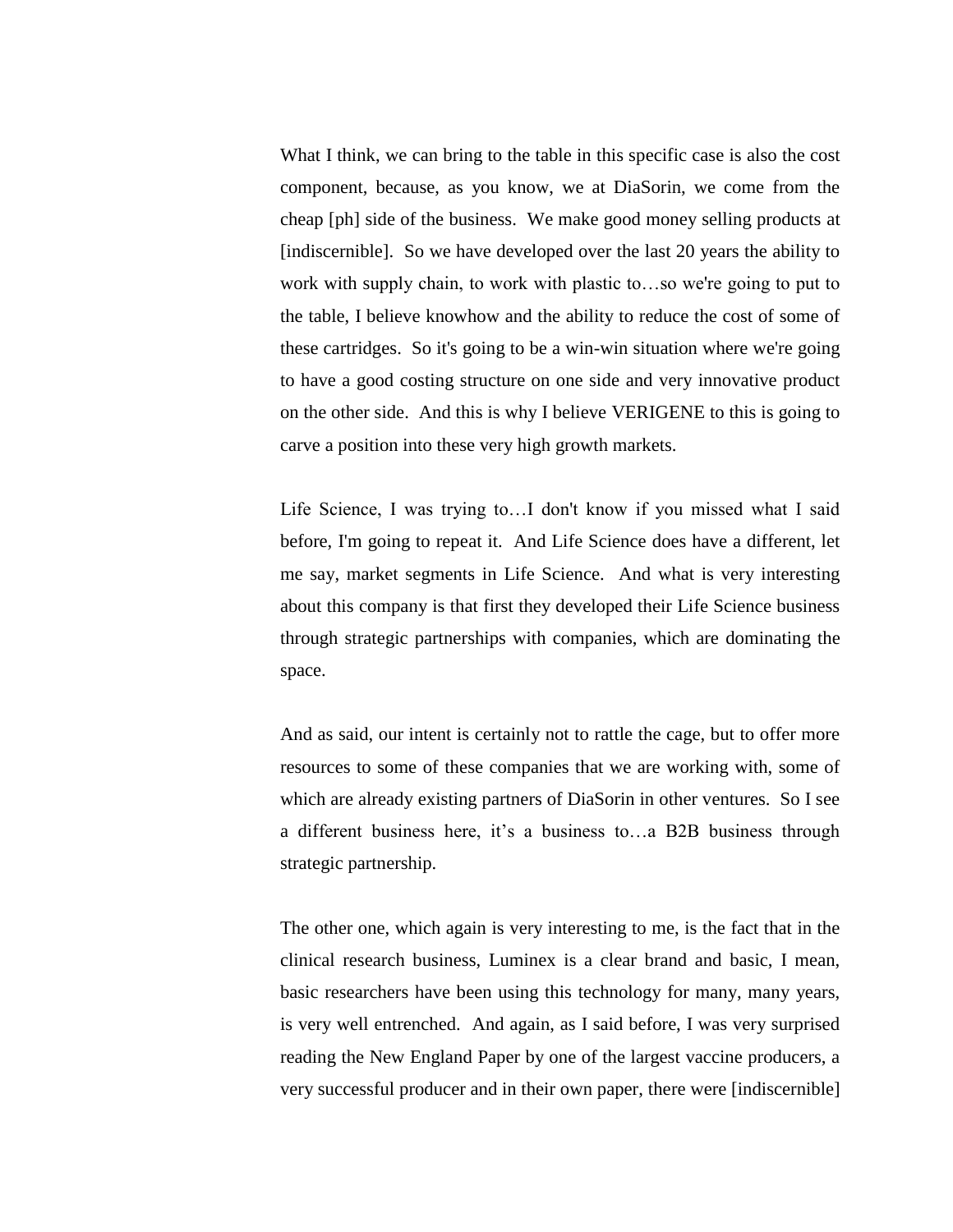Luminex technology as the one using their labs during vaccine development. So we are not a Life Science company, but this is not a traditional Life Science business, it's a B2B business with very strong partners that we expect to nurture, foster, and continue to work with.

ALEX GIBSON: Okay. And that makes sense. And one thing to pull out from the slides, on Slide 22, just looking at the EBITDA margin profile, should we expect that in post-COVID and things as the margin normalizes, should we take the 2019 type of margin profile, add your synergies, and expect that to be like your mid-term margin expectation?

- PIERGIORGIO PEDRON:Hi, Alex, this is Piergiorgio speaking. I believe we would be more precise during our Investor Day, which is going to be happening in September after closing. But you know, if I have to give you some color, I would say that putting COVID aside, we are looking at going back to a 38ish, 39 EBITA margin. That's what we believe should be doable. But again, bear with us and we will give more color during our Investor Day in September.
- ALEX GIBSON: Okay. Thank you.

OPERATOR: The next question is from Maja Pataki of Kepler. Please go ahead.

MAJA PATAKI: Yes, good afternoon. I have 2 questions, please. Carlo, just looking at the Aries platform and this single…the single test low flex offering, how much is there an overlap from a test perspective to your current molecular offering? And how shall we think about that, because from back of my mind I remember that the focus, the molecular side was very much U.Sbased. This is now also more U.S-based, is there a cannibalization or are you going to be able to differentiate both products or instruments?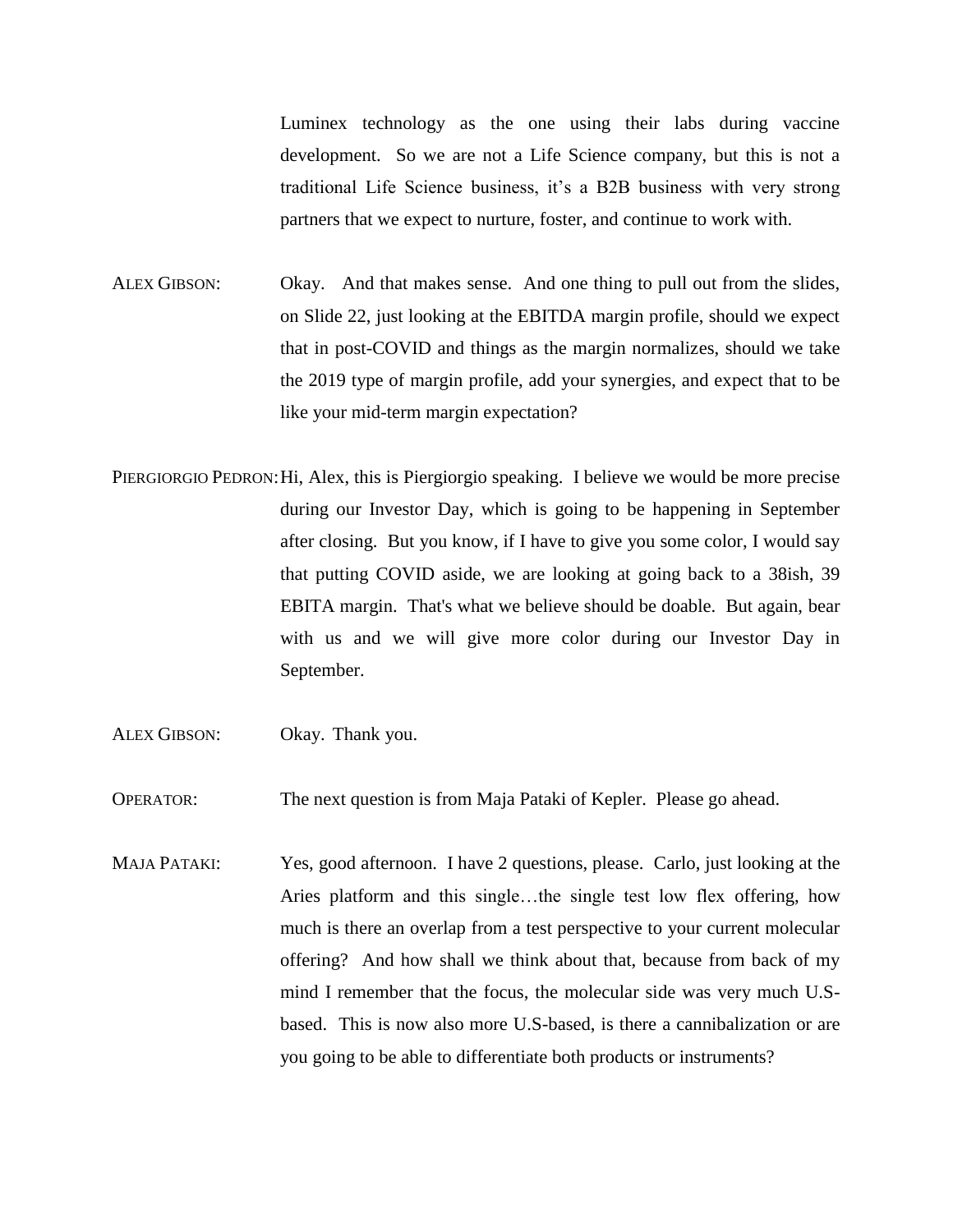And then on my second question, you know, if we look at DiaSorin 2019, we look at DiaSorin potentially 2022, it's going to be a completely different animal. And of course, you're not talking to it because we're now just focusing on the Luminex acquisition. But can you give us a bit of an understanding on how big the potential from the point-of-care testing could be in like 5 years down the road. Do you think it's going to be around 20% of your revenues or how material would that exposure be? Thank you.

CARLO ROSA: So Maja, 2 things on the Aries you're right, we do have 2 platforms that are similar. I believe that we will need a little bit of time to sit down with the Luminex management and our management and understand what to do. Certainly, these 2…we have an extensive installed base of these platforms in the U.S. And we will come up, I believe, with a solution that will allow us to simplify clearly technologies on one side and continue to put as much R&D as we can, into developing menu into consolidated platforms. But we need time. And honestly, we really need to sit down with the Luminex people and figure out a win-win strategy moving forward.

> As far as the point-of-care, look, you saw that in September, we are going to have an Investor Day and we're going to unveil, I believe, lots of elements about the strategy. But just one remark, I mean, you know, we have been...we understood this trend, and you were there in June 2019, so pre-COVID, we fell in love with the concept of decentralization. We thought it made a lot…lots of sense, and back then we invested in what now is called the LIAISON NES is the new name of our platform the XTTP platform, and fortunately we started back then, and we are quite ahead into...into the...into product development. And I believe that the situation with Luminex and the critical mass...more critical mass, we are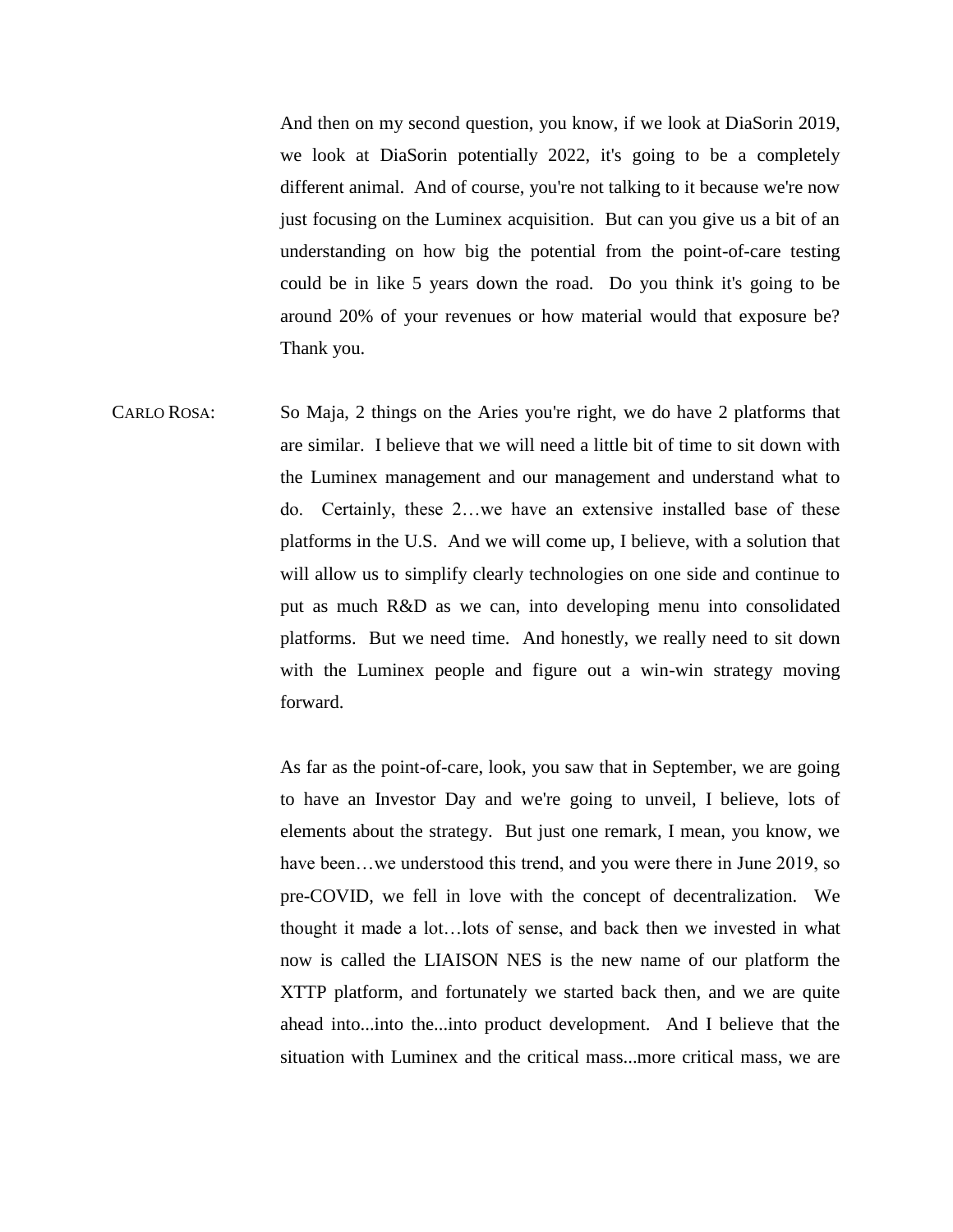assuming here will allow us to put more resources into the decentralization process.

And...I believe we're going to have...we're going to be specialists, as far as, the technical design of our systems. We're going to be specialists in terms of the menu we offer into...on our platforms, but we are going to have a very comprehensive strategy that is serving as, you know, the 3 segments, the big laboratory chains where our immunoassay is real brand today globally.

The hospital market, where we have a very interesting mix of technologies between molecular and immunoassay with LIAISON XS, which has been…has been re-launched these days, because it was one of the collateral damages of COVID and COVID volumes. And so, we are effectively re-launching that platform. So in the hospital segment where by the way, Luminex is extremely well positioned in the U.S. We now have a very interesting combination of the 2 platforms molecular and nonmolecular and then the point of care that through the LIAISON NES so our own development and the Lumos Alliance, we also carry 2 technologies, so we carry molecular and we carry the immunoassay.

Just as a sign of good luck, you know, that the LIAISON NES in Hebrew means miracle. And so, we believe that is going to be a miracle strategy moving forward, but you need to hold your thoughts until 2022…until September. And you're going to get the whole story.

MAJA PATAKI: Okay. Thanks, Carlo. But can I just ask a follow-up question please on the ARIES and the DiaSorin the molecular diagnostic portfolio. Is there a big overlap either from the test menu or more importantly actually from a client perspective that you know, the instruments are in the same labs and therefore one of them cannibalize the other one?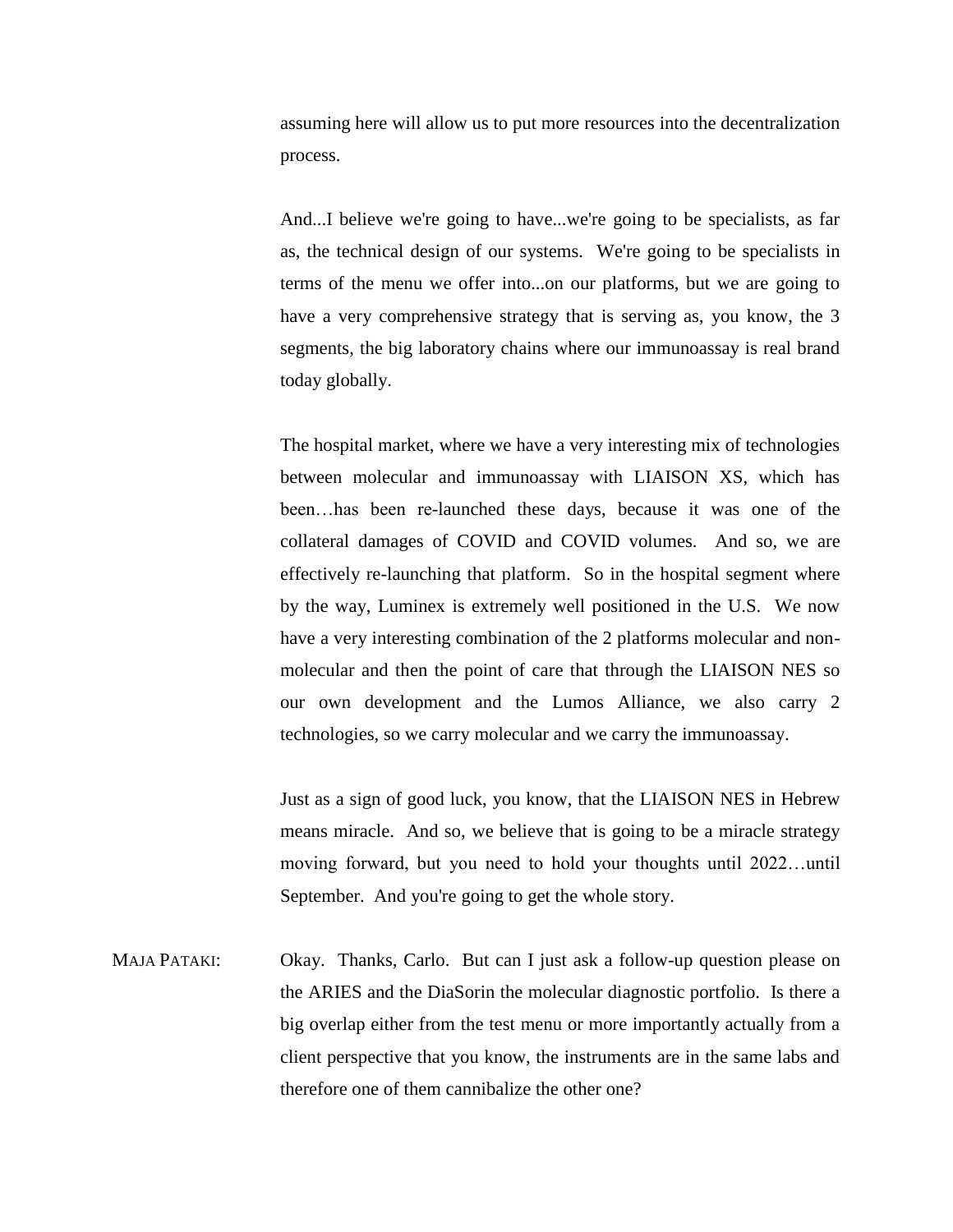CARLO ROSA: Look, funny enough, there is almost complete overlap on the menu...from the menu perspective, and we are saying, what we carry on one platform, we carry on the other platform almost exactly. And this is because we...both companies try to position the platform away from the [indiscernible] of the world into a different market...products segment.

> From what is very interesting is that from a customer point of view what we noticed is that in the U.S. we both develop hospital strategy, but there are enough hospitals out there and we are both underpenetrated that because of COVID, I see the overlap is very minimalistic to be honest with you. The difference is that we also develop the hospital strategy through an alliance with LabCorp and Quest decided into their managed hospital chains to use our own platform. So is a fairly widespread hospital install base of Aries and LIAISON MDX. That is not overlapping at all.

> Let me also remind you that we are planning to launch in end of this year beginning of next year, the LIAISON MDX plus which is the new system that we still work on with a disk, so same disk as our MDX platform today. So we really have a slew of platforms to choose from, and again we're going to sit down and decide what to do.

MAJA PATAKI: Perfect. Thank you.

OPERATOR: The next question is from Peter Welford of Jeffries. Please go ahead, sir.

PETER WELFORD: Hi, thanks for taking my questions. I hope you can hear me. So I've got a few questions, please. Firstly, just with regards to the install base. I guess, if I'm just doing the math correctly, I think you said for Luminex 25,000 systems [indiscernible]. I think later on, you said 23,000 systems, where the life sciences, LTG [indiscernible] 5,000 worth, sorry...18,000,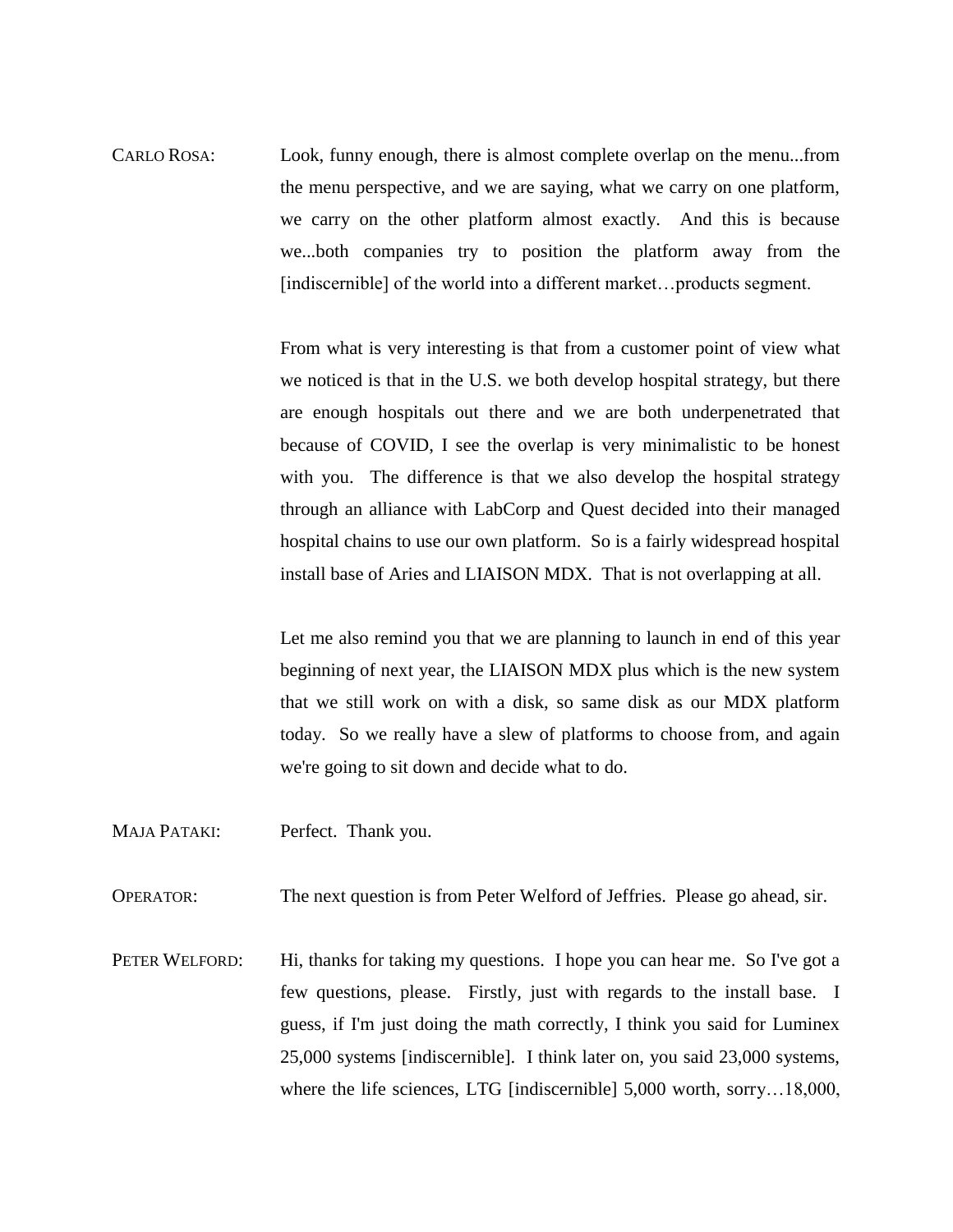so that's 23,000 in total. So am I right in saying that it is somewhere around 2000 ARIES or VERIGENE. So I wonder if you could give us an idea of how many VERIGENE systems have been placed at this time if possible.

And secondly, then just with regards to the finance side, I wonder if you can give us some thoughts on the terms, please...of the term loan, what sort of finance costs we should be thinking about for the deal. And also with regards to the cost synergies, presumably a decent amount of that \$55 million could be pretty rapidly realized. How should we think about it beyond then?

And then, finally just on China, could you just talk a little bit about whether DiaSorin currently has any molecular presence in China, and equally whether Luminex does? And do you think you're going to potentially have to go to the Chinese competition authorities at all, or is it just like between the U.S. and Europe [indiscernible]. Thank you.

CARLO ROSA: Okay. I will take the last question, and then I will allow Piergiorgio, our CFO to answer the other ones. Listen, as far as China is concerned, we have no business whatsoever in China, Molecular, we have a very strong immunoassay business. And my understanding is that also for Luminex, the amount of business we have in China is fairly limited, but this is because the Chinese market, as you know, is a market where that is dominated by local suppliers. The old [indiscernible] patents were never really respected there, and therefore the pricing of the products was down  $\epsilon$ 0.02 per test, and this is why most of the non-Chinese companies were never able to develop a business in China. I think what may...if you think about it, and you look at how China addressed their diagnostic needs visà-vis, COVID, molecular testing, to my knowledge, there is not a single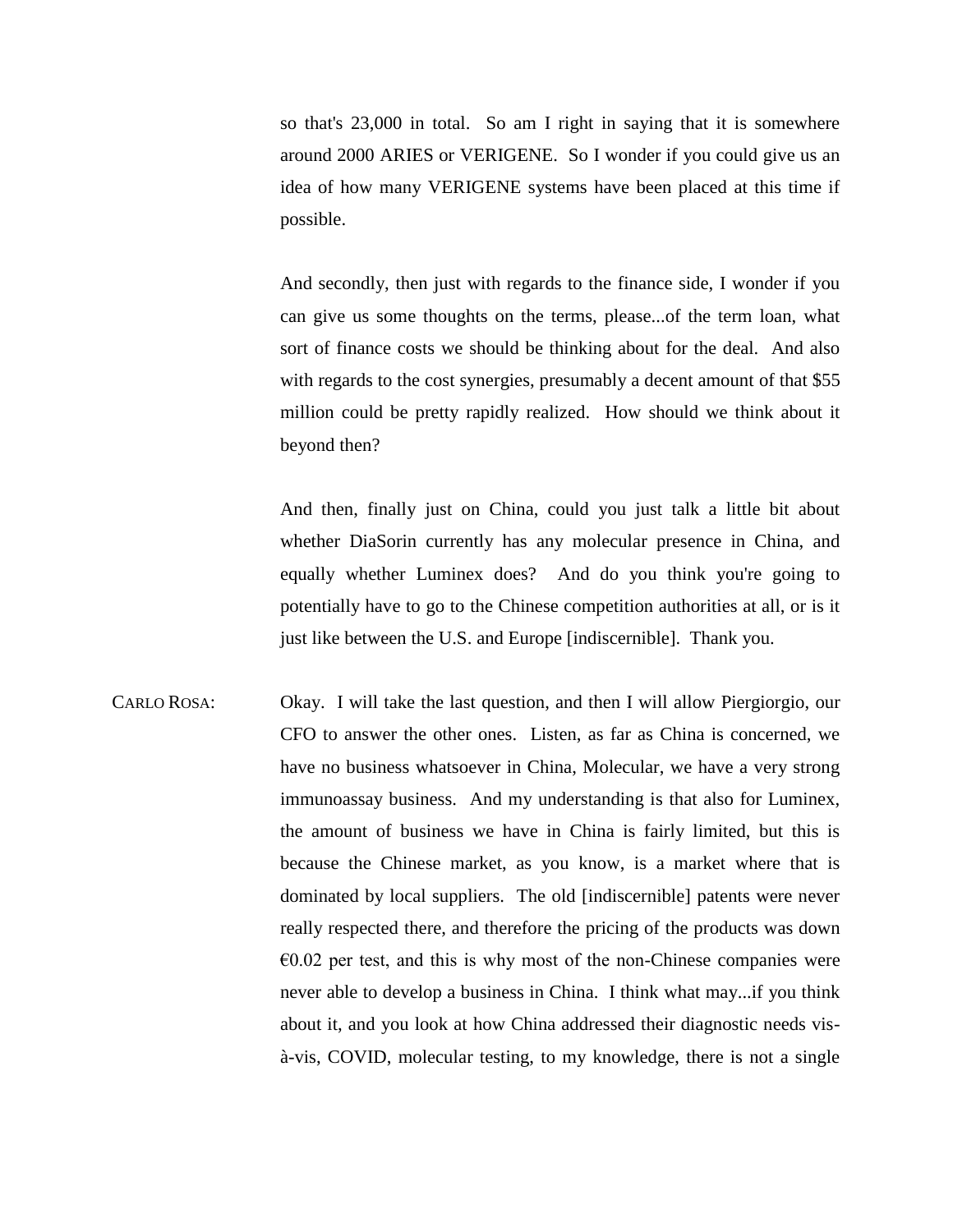foreign products, molecular products approved in China for COVID testing, and that tells you a lot about the story.

Now, PG, if you can address the other question.

PIERGIORGIO PEDRON:Yes, absolutely. Thank you, Carlo. So let me start on the finance cost. So we are still exploring different takeout alternatives as we wrote in the press release and in the presentation and different hedging alternatives. But I believe that a good number to start from is something between 2% and 3% that, I guess, is going to be the total financing cost once we will finalize the take out of the bridge loan.

> In terms of install base, I believe I need to defer you to the information made public by Luminex over the past few quarters. I believe that until closing, it's not appropriate for us to disclose anything different from what is out there available in the public domain.

> In terms of synergies, I believe we said that we should be able to get \$55 million synergies within 3 years and we feel really good about that because if you think about it, the combined…the combination of the 2 companies will have \$1 billion cost base to work on, made up of \$500 million or so of OPEX at combined level and \$500 million of manufacturing cost. So if you think about it, you know, \$55 million is 5% of the total cost base we can work on. So again, we feel very good about it.

- OPERATOR: The next question is from Hugo Solvet of Exane BNP Paribas. Please go ahead.
- HUGO SOLVET: Hi, thanks for taking the question. Just a quick follow-up on the financing and the €500 million bridge you mentioned in the press release and the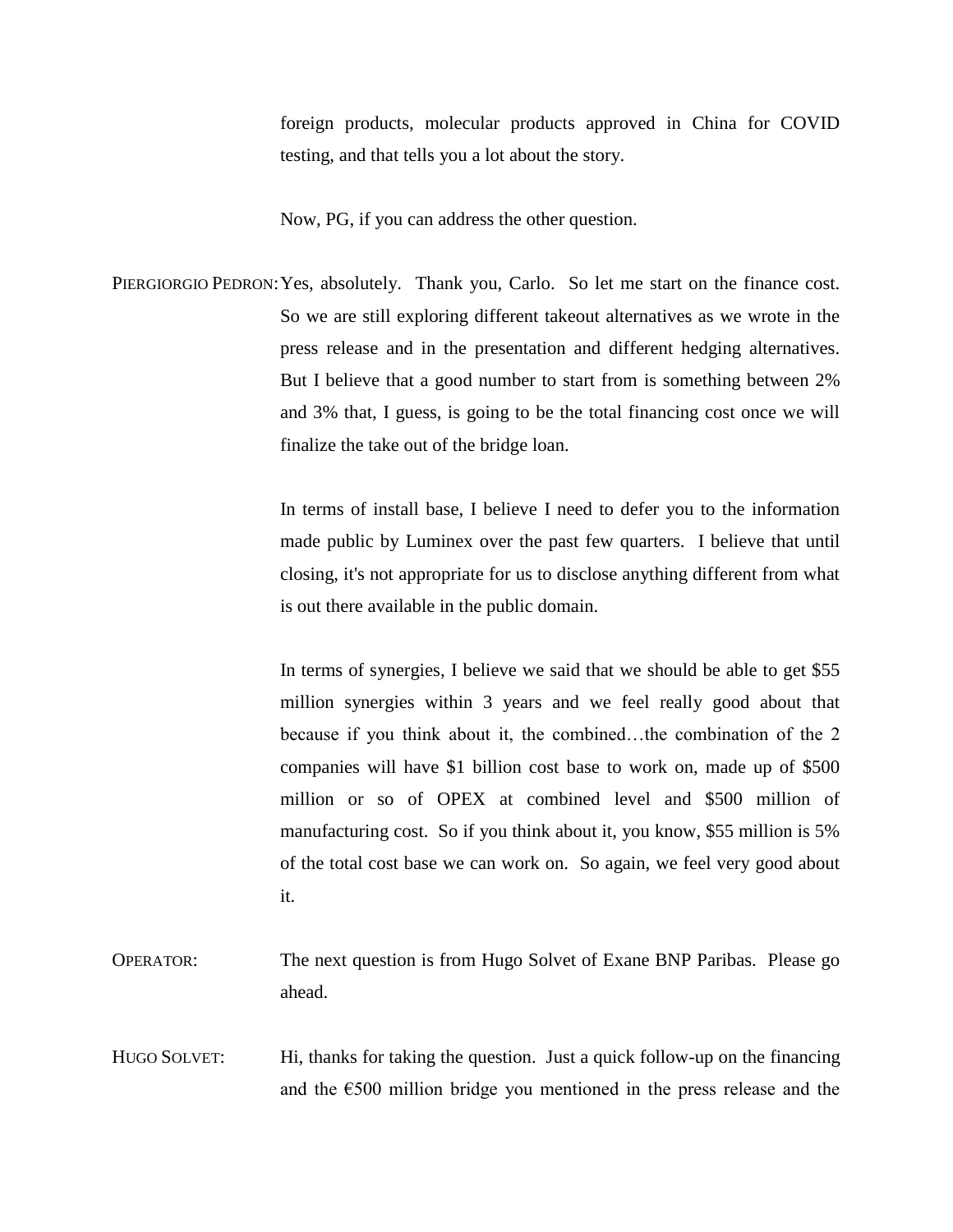takeout alternatives. Can you just give us some color on whether that includes maybe the possibility of financing that for equity?

Then second on the VERIGENE II that will be launched in the next quarters, can you maybe just shed some light on the differentiating factor compared to existing technologies that are currently available. And last, it's my understanding that last [indiscernible] warning letter, just wondering how this has been addressed by the company and the comment they made at the time and how that was considered in you due diligence process? Thank you very much.

CARLO ROSA: I am going to make a comment about the FDA warning letter and then briefly on the VERIGENE II. The warning letter certainly was part of due diligence, and we believe that a proper effort has been placed…put in place by Luminex to address the FDA concerns. I believe that there is still work to be done but also I believe that the top resources have been set in place to satisfy the FDA request. And the journey there in the middle of this journey that will allow the company to fix any outstanding issue with our quality system.

> As far as VERIGENE II, I think I already did comment before how I see it, but fundamentally, I see it as said, for certain panels, they did add some content and other companies don't have like the parasite, for example, for the gastroenteric panel, or I consider as one of the smartest features of the systems, the Flex credit systems that allows customers not to be forced to use all the different test provided in the multiplex but to adjust to their own need which I say they want to use first and then how they…I said before they want to peel the onion, so go through the algorithm…designed their own algorithm and then pay as you go.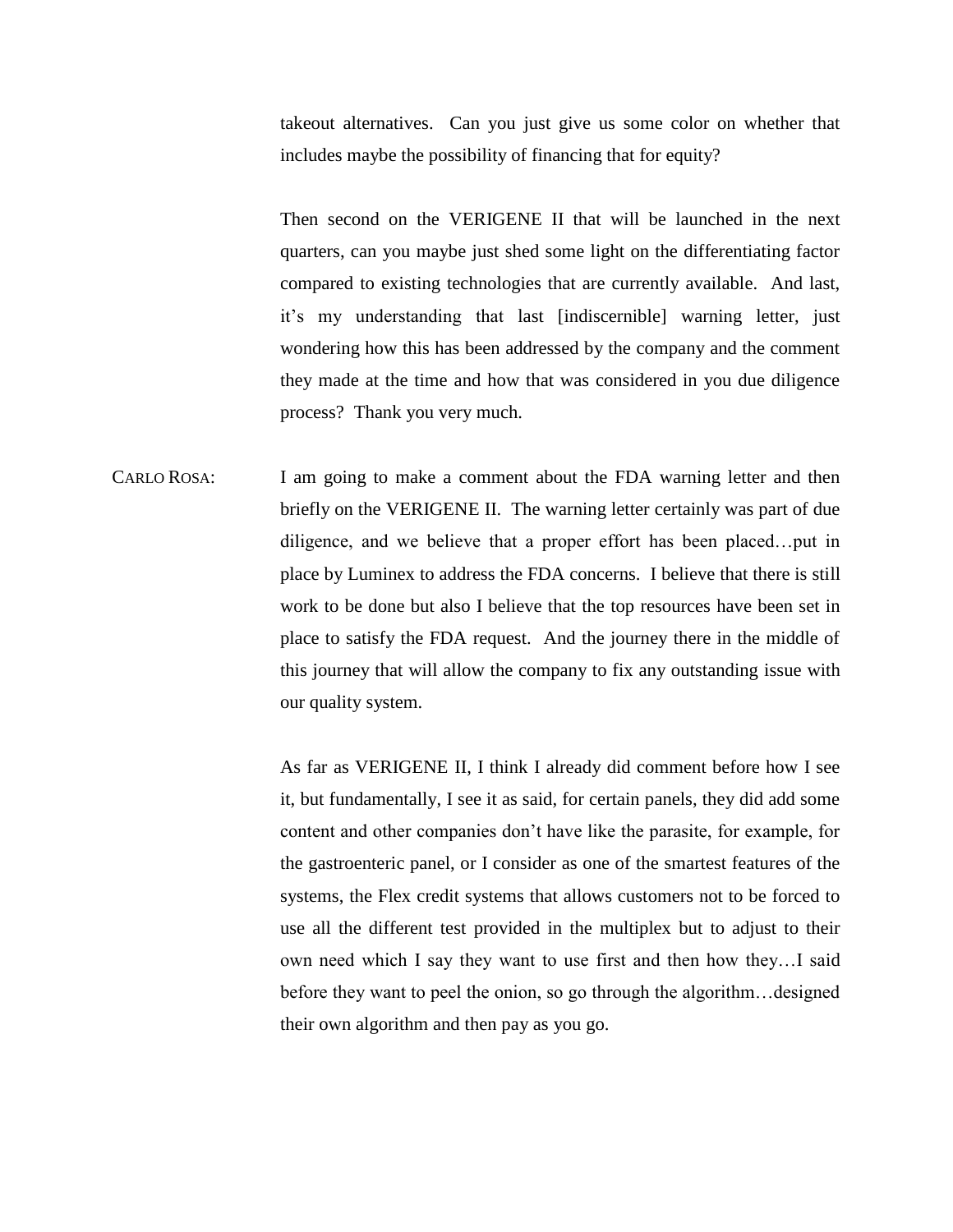This I think is the…is one of the differentiating factors of this platform, plus as I said before, we believe we can add value in terms of supply chain and costing structure to make the cost even more competitive than what they have today. Now, I am going to leave to PG for your first question.

- PIERGIORGIO PEDRON:Yes, the financing one, I believe. So what I can tell is that I believe your question was on the strategy to take out the bridge loan. So what I believe I can say is that we are not considering any issuance of equity of common stock. Very likely, the bridge is going to be taken out with a debt capital market product. We are still assessing our options, kind of USPP bond market. We are trying to understand the pros and the cons of each of those instruments from a cost view point, flexibility, hedging strategy and we should be able to come out with a decision in the next few weeks.
- HUGO SOLVET: Thank you very much.
- OPERATOR: The last question is from Scott Bardo of Berenberg. Please go ahead.
- SCOTT BARDO: Yes. Thanks so much for taking the questions and congratulations on the deal.I think the last major acquisition you made being Focus Diagnostics, you very successfully improved margins for that business, I think well over a 1,000 basis points in relatively quick order. So the question is, do you see similar potential to improve profitability of Luminex from the sort of 17% EBITDA range, perhaps you could follow on with some views on, do you believe that each and every one of the products that Luminex has, I mean it has a very diversified instrument base. All of those is going to be backed by DiaSorin or could you indeed look to rationalize some of that infrastructure. So that would be helpful just to understand.

And second question, please, just related to the Life Science business. It's my understanding that both Focus Diagnostics and Luminex have some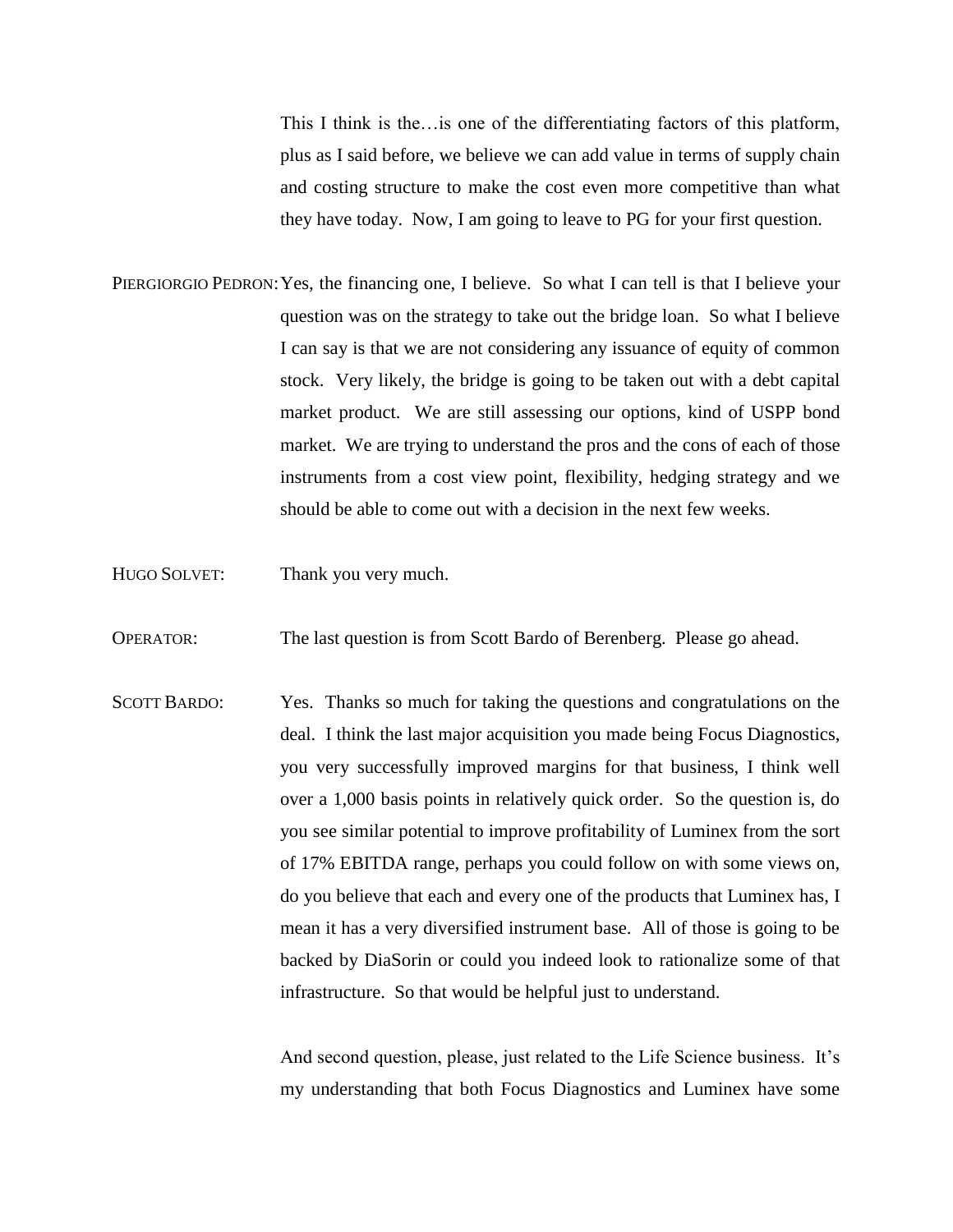overlap in the analytes [ph] market for laboratory developed tests? Can you help quantify that and describe whether if at all there is any disposals required, that would be helpful.

Last question, please. Could you help us understand the major buckets of this  $\epsilon$ 55 million in cost synergies? Do you expect manufacturing consolidation in your U.S. plants and, you know, what are the main drivers to achieving that  $\epsilon$ 55 million would be helpful. Thanks.

CARLO ROSA: Scott, well first, thanks for congratulating. I believe it's a good remark. I think it is a very good deal for both companies. Now, let me talk about profitability. You know and I know that DiaSorin, we come as I said before from the cheap side of business, we had 38% EBITDA margin with an average unit price purposely, you know, as we have less than \$2 and so, we have developed ourselves as an immunoassay manufacturers of certain…an optimization in manufacturing processes and simply because our business is our traditional assay business has been forever under pressure vis-à-vis pricing, you remember the vitamin D story and so forth. So, operational excellence in a sense, it is something that I notice is very common among immunoassay and clinical chemistry people, so people using high volumes, low values. And when we go to Focus, it was very interesting because we found an industry there that was typically high value, low volume, which does carry certain complexities. But it does benefit from a global supply chain, as said before, a certain way of looking at manufacturing footprint and so forth.

> So, I believe that we will bring to the table a set of competence as we did in Focus that will certainly help the Luminex people when it comes to operational excellence. And we are going to sit down together and see how we can help them. Let me also remind you that this business is a business of plastic. Plastic quite often is a big element of course and on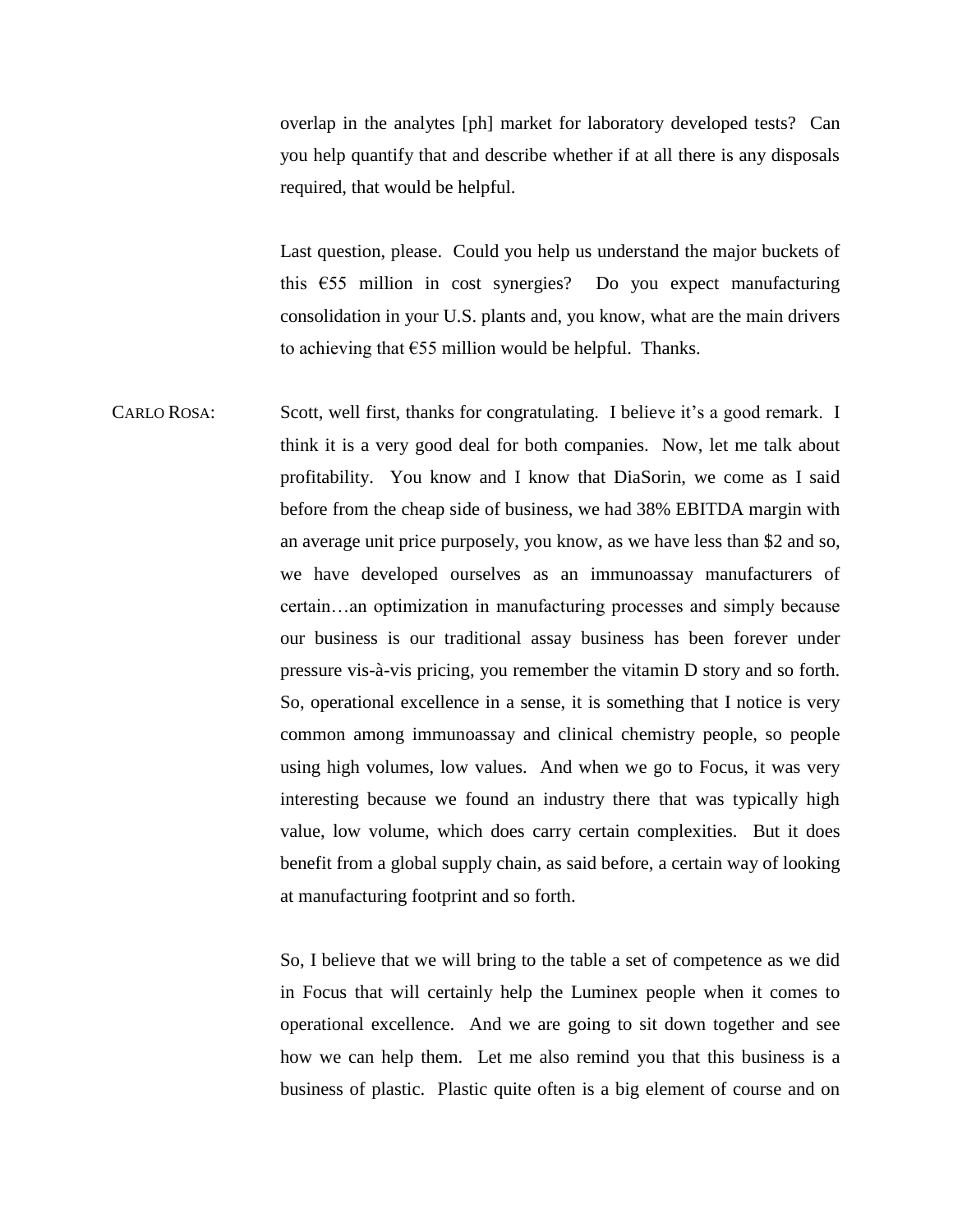the immunoassay side, we buy ton of plastics from very good consolidated supplier, so where we have fantastic contracts. And therefore, we believe that we can add negotiating power and a good supply chain in order to reduce some of the stranded cost of the current products that Luminex is carrying.

Now, as far as the LTG is concerned, yes, I understood that there is an LDT component especially with the areas where they sell the cartridge to customers that then are allowed to work there to develop their own LDTs. We do have a different business that as, you know, quite often is not necessarily related to the use of the MDX platform, but is more set of primers and probes that we offer. So, I don't think that there is necessarily overlap of or any disposal opportunity.

And by the way on profitability, let me make you another remark. We in immunoassay are use to a concept that you need to make your own biological agent if you want to make money. And once we got into this very interesting world of molecular, we understood there is supply chain where enzymes typically are provided from the outside. And we put a diligent effort in the last few years to develop internal capabilities vis-àvis enzymes, I believe this knowhow will be…will actually would be made available to Luminex and their products and again will help in improving profitability, because we are going to rely less and less on components and reagents that we may source today from outside companies. PG…

PIERGIORGIO PEDRON: Yes, regarding synergies, Carlo, I don't believe at this time, you know, it's appropriate to discuss specific areas of synergies. I believe the concept is that the combination of the 2 companies, if you look at 2020 numbers, gives you more north of 1 billion cost base, 0.5 billion in OPEX and 0.5 billion in manufacturing side. In manufacturing cost, obviously we will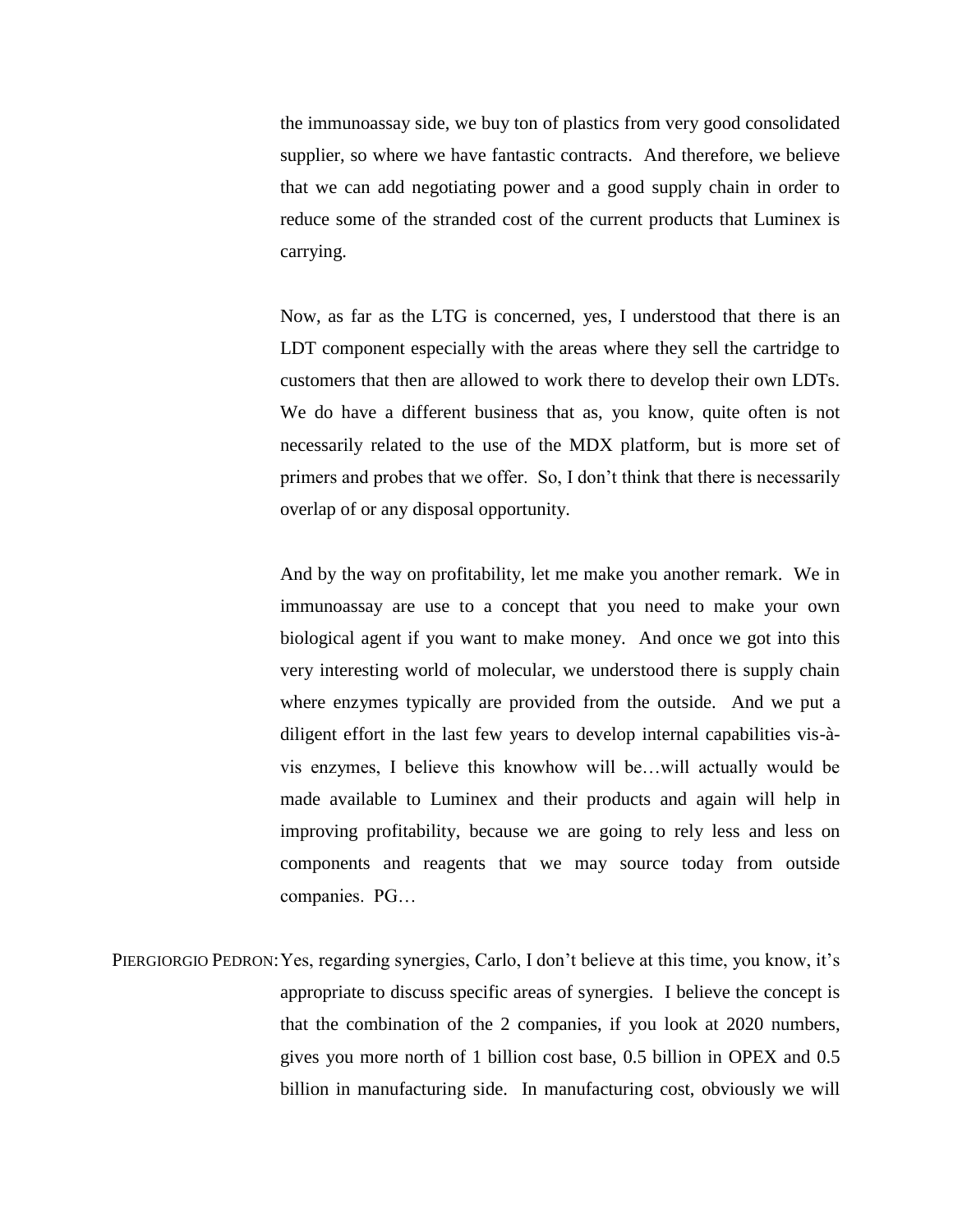focus our attention on all the cost base. And as I said before, we feel very good about the possibility of delivering the 55 million savings we discussed about over the first 3 years.

- CARLO ROSA: Scott, so I would like to make just one comment, because your question actually brought up something that I completely forgot about. And if you know in our business today, we don't make systems, we…now referring to the fact that, every year now we are placing almost a 1,000 systems worldwide between MDXs, LIAISON and so forth, Luminex…what Luminex is bringing to the table is something we have been missing over the last few years which is the ability now to develop competence around hardware and software, because as you know, they developed and then they manufacture most of the systems. So, let's not…one element of synergy that we see is really value in our ability now to have development capabilities for systems, also in immunoassay which is key, you know, to us and we have a project in the future for developing bigger platforms, smaller platform also for immuno and this is…I believe that these are real assets that we will get through this Luminex combination.
- SCOTT BARDO: Very good. Maybe, just if I could squeeze in one quick follow-up, you mentioned VERIGENE II and I can understand why that launch is of attraction to DiaSorin and can you help us understand how correlated the launch of that particular product is to resolving the FDA warning latter. I mean, is there any risk I guess, is the underlying nature of the question to that coming launch schedule?
- CARLO ROSA: To be honest with you, I don't think so. I think that these are not correlated products and it has been already approved by the agency even if under…if the company was under [indiscernible] regime. So, I don't see honestly this impacting at all. Yes, so I think this is it.